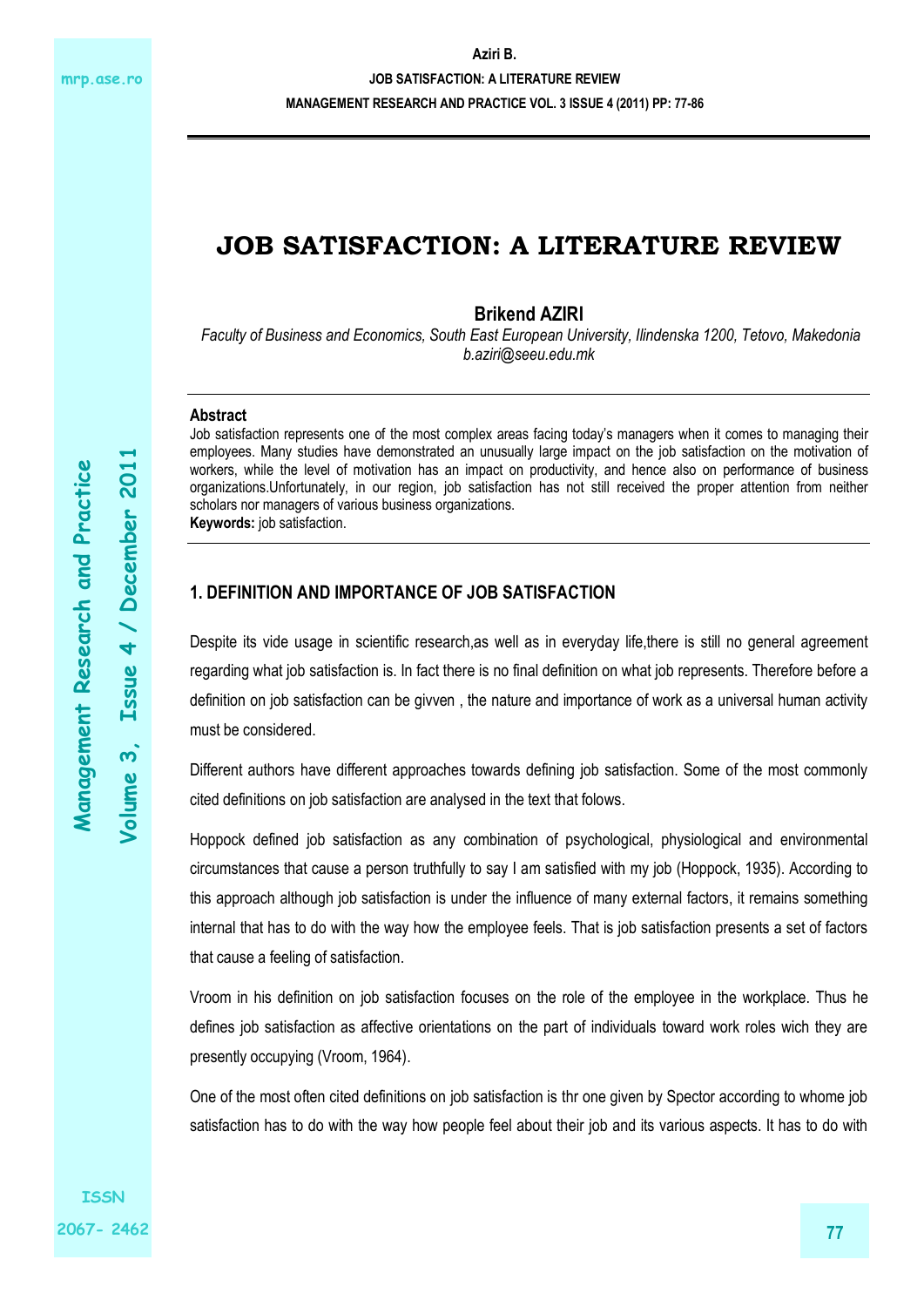the extent to wich people like ore dislike their job. Thatswhy job satisfaction and job disstatisfaction can appear in any givern work situation.

Job satisfaction represents a combination of positive or negative feelings that workers have towards their work. Meanwhile, when a worker employed in a business organization, brings with it the needs, desires and experiences which determinates expectations that he has dismissed. Job satisfaction represents the extent to which expectations are and match the real awards. Job satisfaction is closely linked to that individual's behaviour in the work place (Davis et al.,1985).

Job satisfaction is a worker's sense of achievement and sucess on the job. It is generally perceived to be directly linked to productitivty as well as to personal well-being. Job satisfaction implies doing a job one enjoys, doing it well and being rewarded for one's efforts. Job satisfaction further implies enthusiasm and happiness with one's work. Job satisfaction is the key ingridient that leads to recognition, income, promotion, and the achevement of other goals that lead to a feeling of fullfillment (Kaliski,2007).

Job satisfaction can be defined also as the extent to wich a worker is content with the rewards he or she gets out of his ore her job,particulary in terms of intrinsic motivacion (Statt, 2004).

The term job satisfactions refers to the attituted and feelings people have about their work. Positive and favorable attitudes towards the job indicate job satisfaction. Negative and unfavorable attitudes towards the job indicate job dissatisfaction (Armstrong, 2006).

Job satisfaction is the collection of feeling and beliefs that people have about their current job. People's levels of degrees of job satisfaction can range from extreme satisfaction to extreme dissatisfaction. In addition to having attitudes about their jobs as a whole. People also can have attitudes about various aspects of their jobs such as the kind of work they do, their coworkers, supervisors or suborinates and their pay (George et al., 2008).

Job satisfaction is a complex and multifaceted concept wich can mean different things to different people. Job satisfaction is usually linked with motivation, but the nature of this relationship is not clear. Satisfaction is not the same as motivaton. Job satisfaction is more of an attitude, an internal state. It could,for example,be associated with a personal feeling of achievement, either quantitative or kualitative (Mullins, 2005).

We consider that job satisfaction represents a feeling that appears as a result of the perception that the job enables the material and psychological needs (Aziri, 2008).

Job satisfaction can be considered as one of the main factors when it comes to efficiancy and effectiveness of business organizations. In fact the new managerial paradigm wich insists that employees should be treated and considered primarily as human beans that have their own wants,needs,personal desires is a very good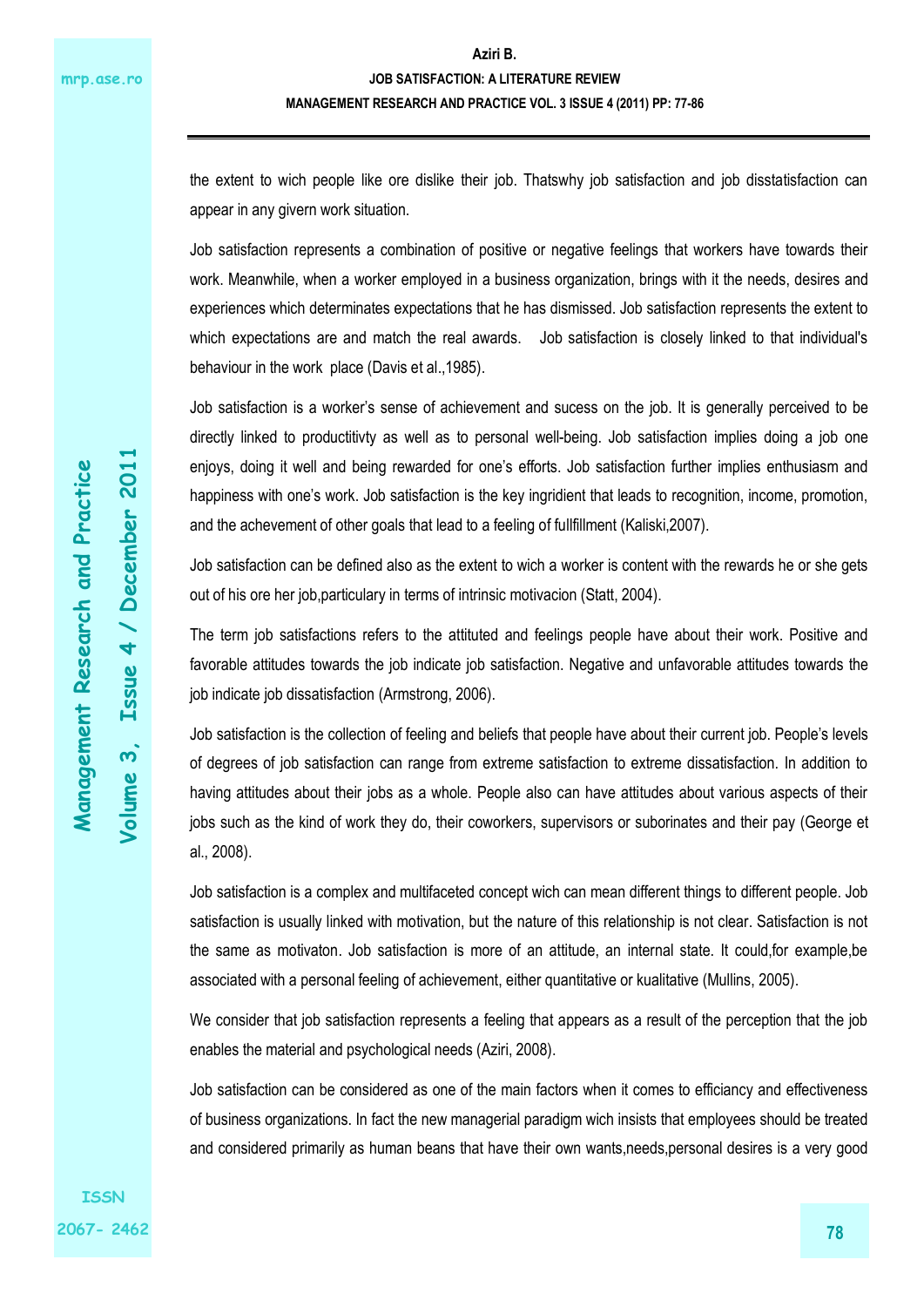indicator for the importance of job satisfaction in comtemporary companies. When analysing job satisfaction the logic that a satisfied employee is a happy employee and a happy employee is a sucesful employee.

The importance of job satisfaction specially emerges to surface if had in mind the many negative consequences of job disstisfaction such a lack of loyalty,increased abstenteism, increase number of accidents etc. Spector (1997) lists three important features of job satisfaction. Firts, organizations should be guided by human values. Such organizations will be oriented towards treating workers fairly and with respect. In such cases the assesment of job satisfaction may serve as a good indicator of employee effectiveness. High levels of job satisfaction may be sign of a good emotional and mental state of employees. Second, the behaviour of workers depending on their level of job satisfaction will affect the functioning and activities of the organization's business. From this it can be concluded that job satisfaction will result in positive behaviour and vice versa, dissatisfaction from the work will result in negative behaviour of employees. Third, job satisfaction may serve as indicators of organizational activities. Through job satisfaction evaluation different levels of satisfaction in different organizational units can be defined, but in turn can serve as a good indication regarding in which organizational unit changes that would boost performance should be made.

Christen, Iyer and Soberman (2006) provide a model of job satisfaction presented in Figure 1 in wich the folowing elements are included:

- Job related factors,
- Role perceptions,
- Job performance and
- Firm performance.



FIGURE 1 - CHRISTEN, LYER AND SOBERMAN MODEL OF JOB SATISFACTION (CHRISTEN ET, 2006)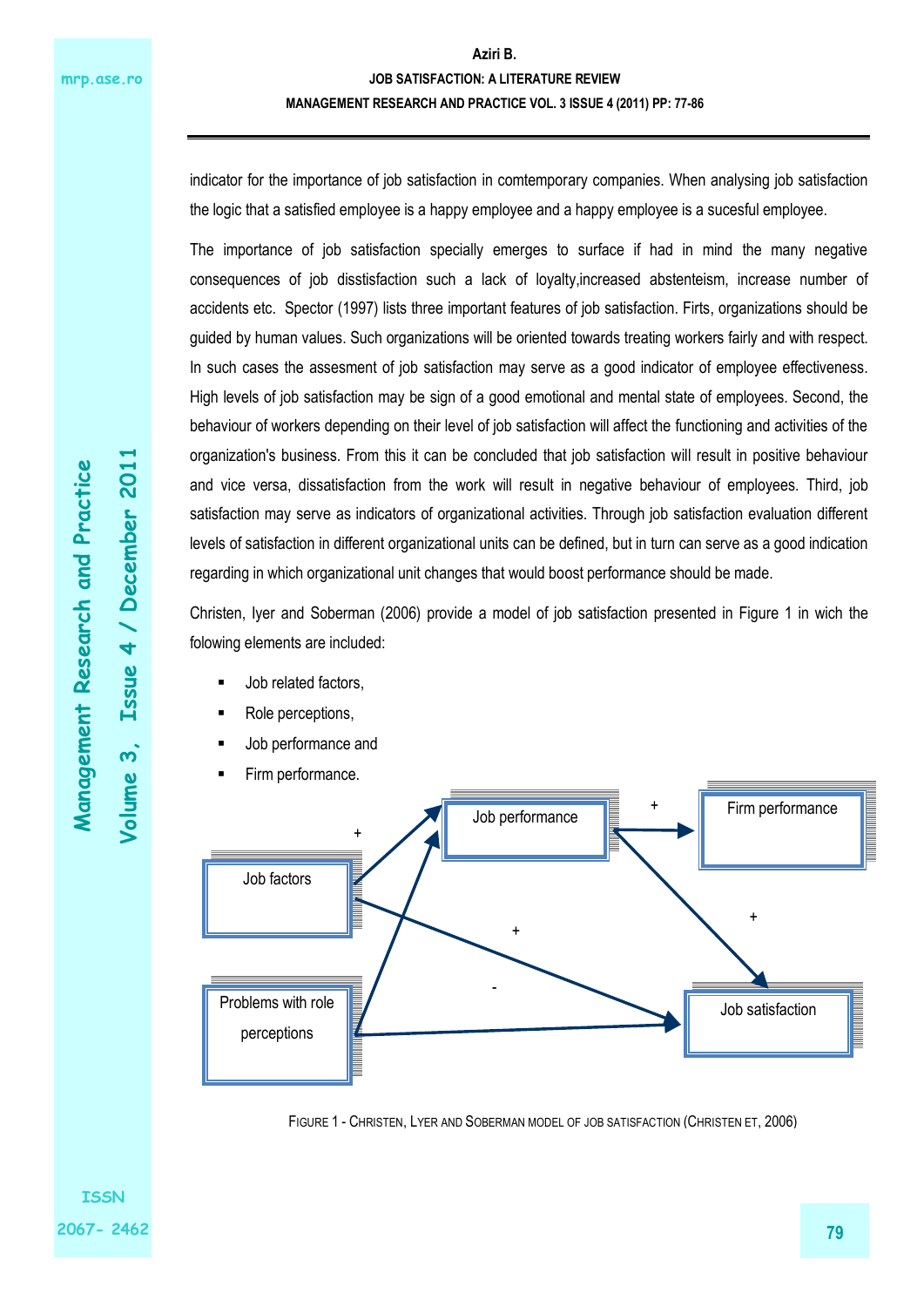Lawler and Porter (1967) give their model of job satisfaction wich unlike the previous model places a special importance on the impact of rewards on job satisfaction, Figure 2.



FIGURE 2 - LAWLER'S AND PORTER'S MODEL OF JOB SATISFACTION (LAWLER AND PORTER, 1967)

According to this model the intrinsic and extrinsic rewards are not directly connected with job satisfaction,because of the employees perceptions regarding the deserved level of pay.

Locke and Latham (1990) provide a somewhat different model of job satisfaction. They proceed from the assumption that the objectives set at the highest level and high expectations for sucess in work provides achevement and sucess in performing tasks. Sucess is analysed as a factor that creates job satisfaction. This model is presented in Figure 3.



FIGURE 3 - LOCKE AND LATHAM MODEL OF JOB SATISFACTION (LOCKE AND LATHAM, 1990)

**Volume 3, Issue 4 / December 2011** 

Volume 3,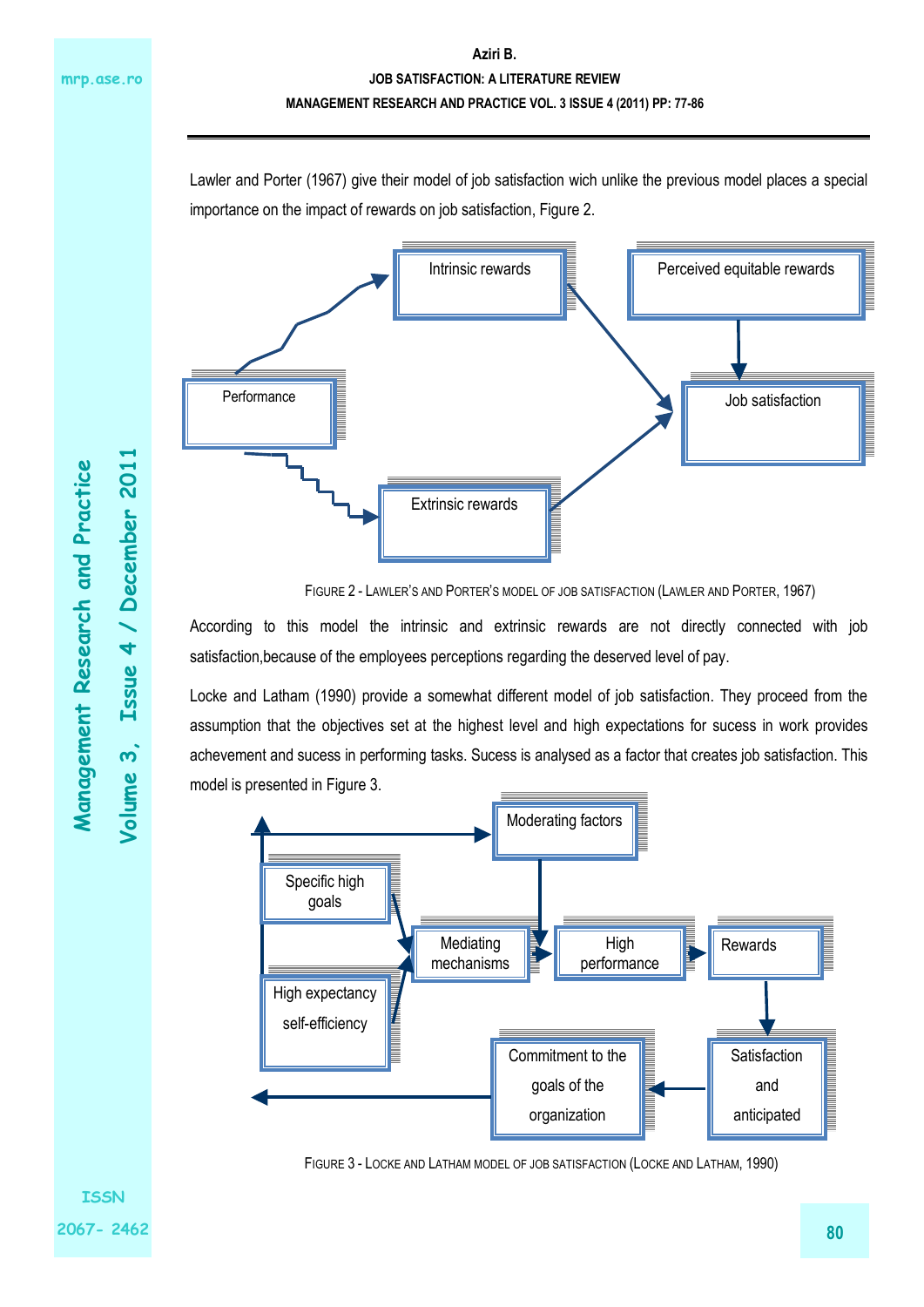## **2. FACTORS OF JOB SATISFACTION**

Job satisfaction is under the influence of a series of factors such as:The nature of work, Salary, Advancement opportunities, Management,Work groups and Work conditions.

A somewhat different approach regarding the factors of job satisfaction is provided by Rue and Byars, Figure 4.



FIGURE 4 DETERMINANTS OF SATISFACTION AND DISSATISFACTION (RUE AND BYAES, 2003)

When talking about factors of job satisfaction the fact that they can alo couse job dissatisfaction must be kept in mind. Therefore the issue weather job satisfaction and job dissatisfaction are two opposite and excudable phenomena? There is no concensus regarding this issue among authors. Herzberg's Two Factor Theory is probably the most often cited point of view. In fact the main idea is that employees in their work environment are under the influence of factors that cause job satisfaction and factors that cause job dissatisfaction. Therefore al factors that have derived from a large empirical research and devided in factors that cause job satisfaction (motivators) and factors that cause job dissatisfaction (hygiene factors), Table 1.

**Volume 3, Issue 4 / December 2011** 

Volume 3.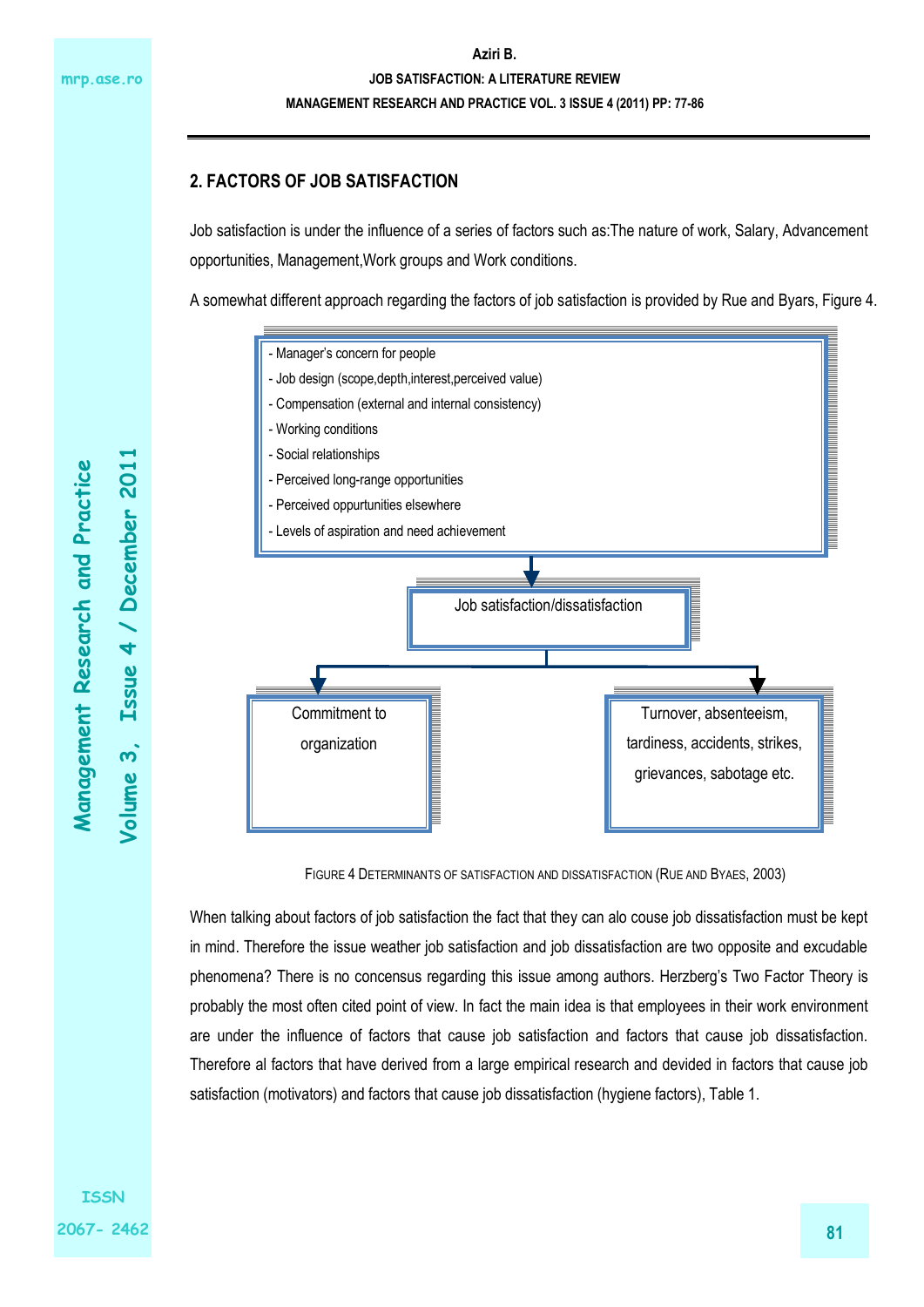#### **Aziri B.**

#### **JOB SATISFACTION: A LITERATURE REVIEW**

#### **MANAGEMENT RESEARCH AND PRACTICE VOL. 3 ISSUE 4 (2011) PP: 77-86**

| TABLE 1 - JOB SATISFACTION FACTORS (HERZBERG, 1976) |                   |
|-----------------------------------------------------|-------------------|
| <b>Hygiene factors</b>                              | <b>Motivators</b> |
| Company policies                                    | Achievement       |
| Supervision                                         | Recognition       |
| Interpersonal relations                             | Work itself       |
| Work conditions                                     | Responsibility    |
| Salary                                              | Advancement       |
| <b>Statuse</b>                                      | Growth            |
| Job security                                        |                   |

### **3. MEASURING JOB SATISFACTION**

Usualy job satisfaction is measured by using general scientific research methods such as the questonaire. Some of the most commonly used techniques for measuring job satisfaction include:

- Minnesota satisfaction questonaire and
- Job description index

The Minnesota Satisfaction Questonaire is a paper-pencil type of a questonaire and can be implemented both individualy and in group, but it does not take sex differences into consideration. This questonaire has one short form and two long forms that date from 1967 and 1977. In fact 20 work features in five levels are measured with this questonaire. Responding to this questonaire usually takes between 15-20 minutes.

The 1967 version of the Minessota Satisfaction Questonaire uses the folowing response categories:

- Not satisfied,
- Somewhat satisfied,
- Satisfied,
- Very satisfied and
- **Extremely satisfied.**

The 1977 version of the Minessota Satisfaction Questonaire uses the folowing response categories:

- Very satisfied,
- **Satisfied.**
- Neither satisfied nor dissatisfied.
- **Dissatisfied and**
- Very dissatisfied.

If compared its obvious that in a way the 1977 version of this questonaire is more balanced compared to the 1967 version. This questonaire the folowing aspects of job:

- Co-workers
- Achievement
- **Activity**

**ISSN 2067- 2462**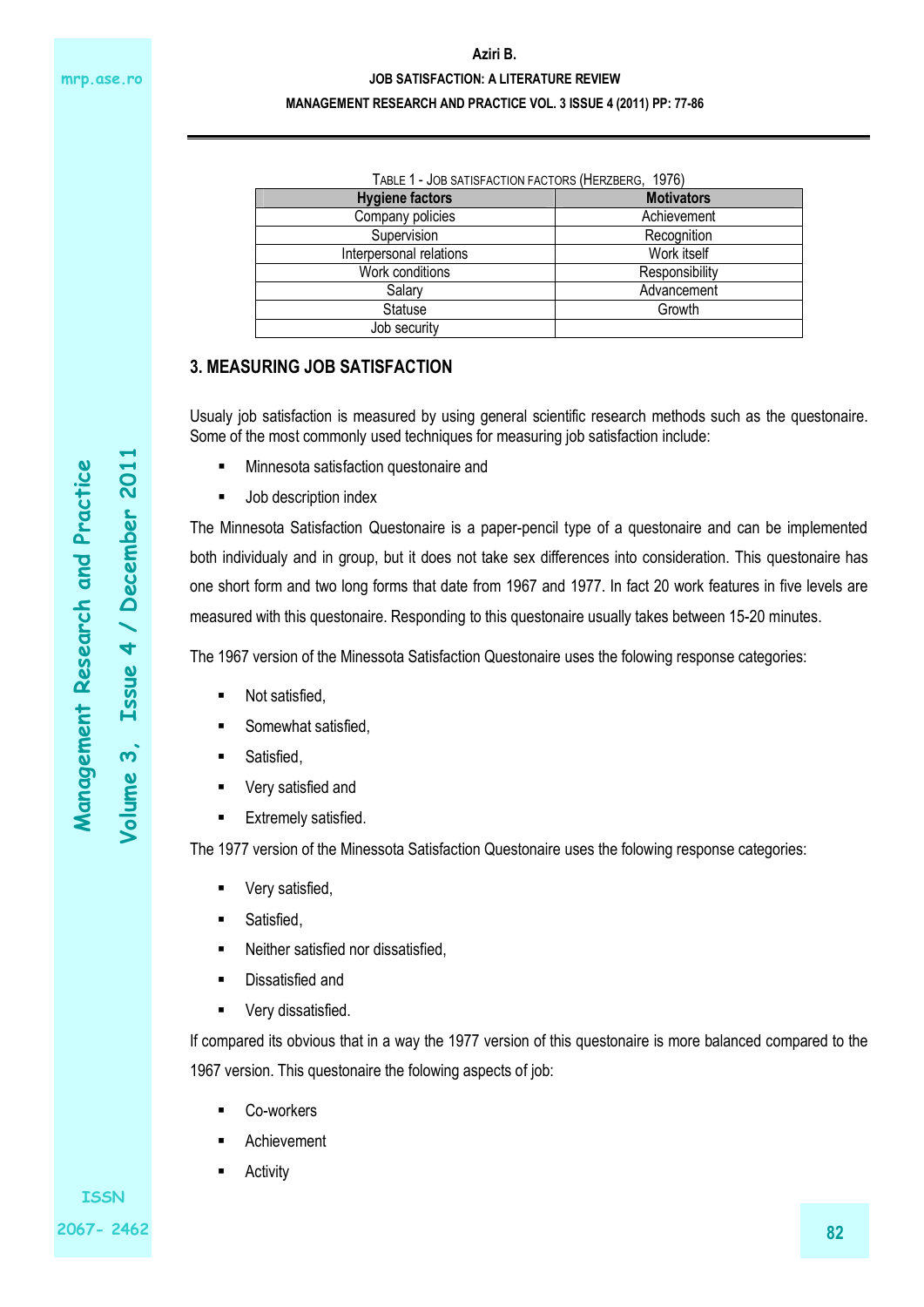### **Aziri B.**

### **JOB SATISFACTION: A LITERATURE REVIEW**

### **MANAGEMENT RESEARCH AND PRACTICE VOL. 3 ISSUE 4 (2011) PP: 77-86**

- Advancement
- Authority
- Company Policies
- **Compensation**
- Moral Values
- **Creativity**
- **Independence**
- **Security**
- Social Service
- Social Status
- Recognition
- **Responsibility**
- Supervision-HumanRelations
- Supervision-Technical
- Variety
- Working Conditions

The Job Description Index is one of the most videly used techniques for measuring job satisfaction. It is a simple and easily applicable method. The measurement of strength and weakness within each factor are a sign as in wich field improvement and changes are neceseary.

This questonaire alows acqquisition of information on all major aspects of work and takes sex differences into consideration. This questonaire was first introduced in 1969 and it measures five major job satisfaction aspects with a total of over 70 potential job descriptions.

The factors considered by the job description idex are:

- The nature of work,
- **EXECOMPERDIATE:** Compensation and benefits,
- **EXECUTE:** Attitudes toward supervisors,
- Relations with co-workers and
- **•** Opportunities for promotion.

Descriptors on each of the five factors can be evaluated with three potenctial options by the employees: 1 wich means that the description is relevant, 2 wich means that the description is not relevant and 3 that means that the employee does not have an opinion.

**Volume 3, Issue 4 / December 2011**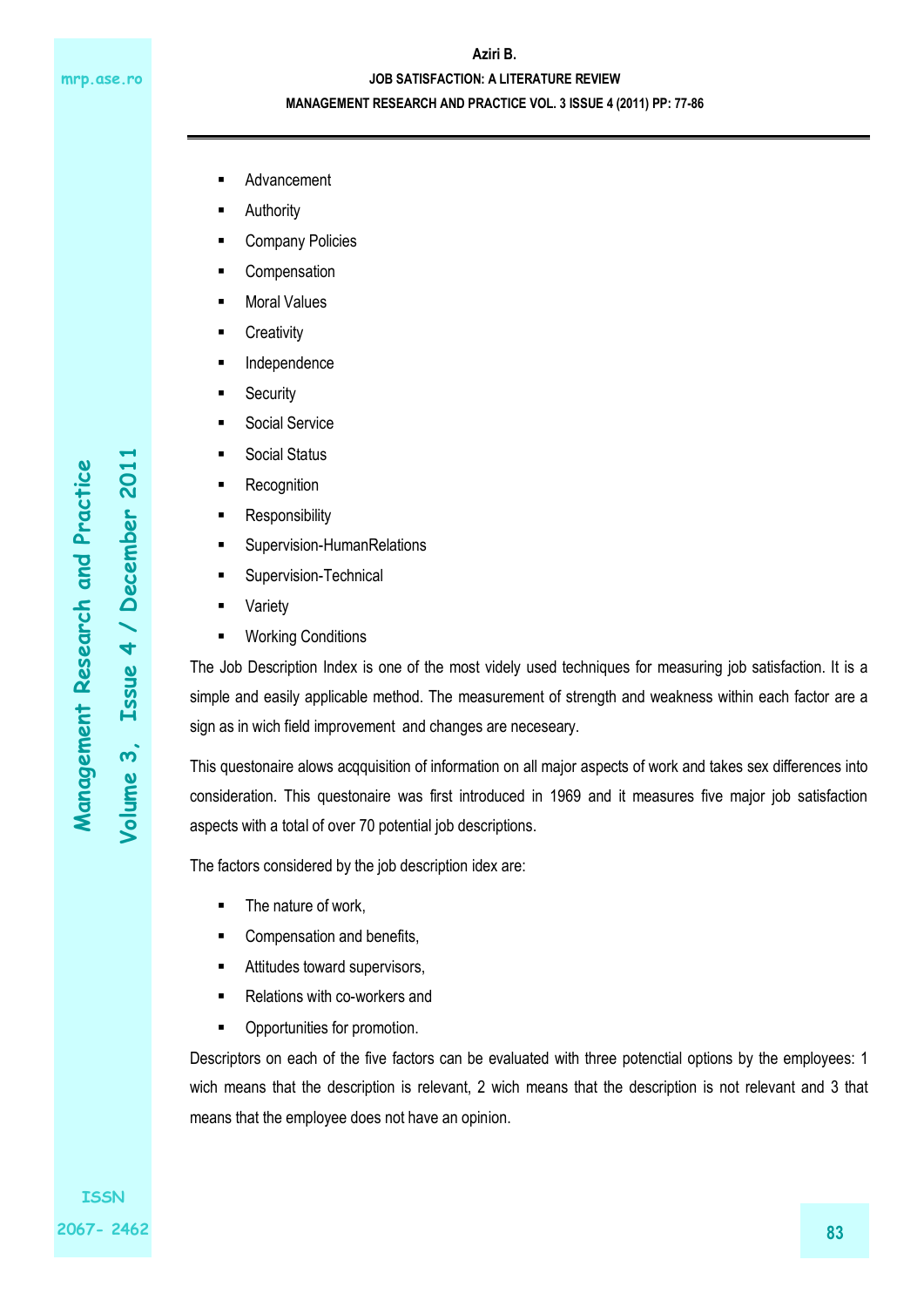One of the oldest approaches to measure job satisfaction is the degree of facial expressions presented by Kunin, Figure 5. Perhaps this is the simplest form of job satisfaction measurement. In fact according to this approach several facial expressions are presented to the employee and he should put a check underneath the expresion that decribes his feeling and opinion the best.



FIGURE 5 – FACIAL EXPRESSIONS PRESENTED BY KUNIN Put a check under the face that expresses how you feel about your job in general, including the work, the pay, the supervision, the opportunities for promotion and the people you work with.

### **4. EFFECTS OF JOB SATISFACTION**

Job satisfaction causes a series of onfluences on various aspects of organizational life. Some of them such as the influence of job satisfaction on employee productivity, loyalty and abstenteism are analysed as part of this text.

The proponderance of research evidence indicates that there is no strong linkage between satisfaction and productivity. For example a comprehesive meta-analysis of the research literature finds only a.17 bestestimate correlation between job satisfaction and productivity . Satisfied workers will not necessearily be the highest producers. There are many possible moderating variables , the most important of which seems to be rewards. If people receive rewards they feel are equitable , they will be satisfies and this is likely to result in greater performance effort. Also, recent research evidence indicates that satisfaction may not necessarily lead to individual performance improvement but does lead to departamental and organizational level improvements. Finally there is still considerable debate weather satisfaction leads to performance or performance leads to satisfaction (Luthans, 1998).

Employee loyalty is one of the most significant factors that human resource managers in particular must have in mind. Employee loyalty os usualy measured with the Loyalty Questonaire and can cause serious negative consequences when not in a high level.

Usualy three typs of employee loyalty are considered: affective loyalty, normative loyalty and continuity loyalty. Affective loyalty has do with the cases when an employee feels an emotional connection to the company, normative loyalty is a sort of loyalty that appears in cases when the employee feels like he ows something to the comapny and continuity loyalty comes as a result of the fact that the employee does not have an opportunity to find a job somewhere else.

**Volume 3, Issue 4 / December 2011** 

 $\overline{\bf{4}}$ 

**Essue** 

 $\boldsymbol{\mathsf{w}}$ 

Volume

/ December 201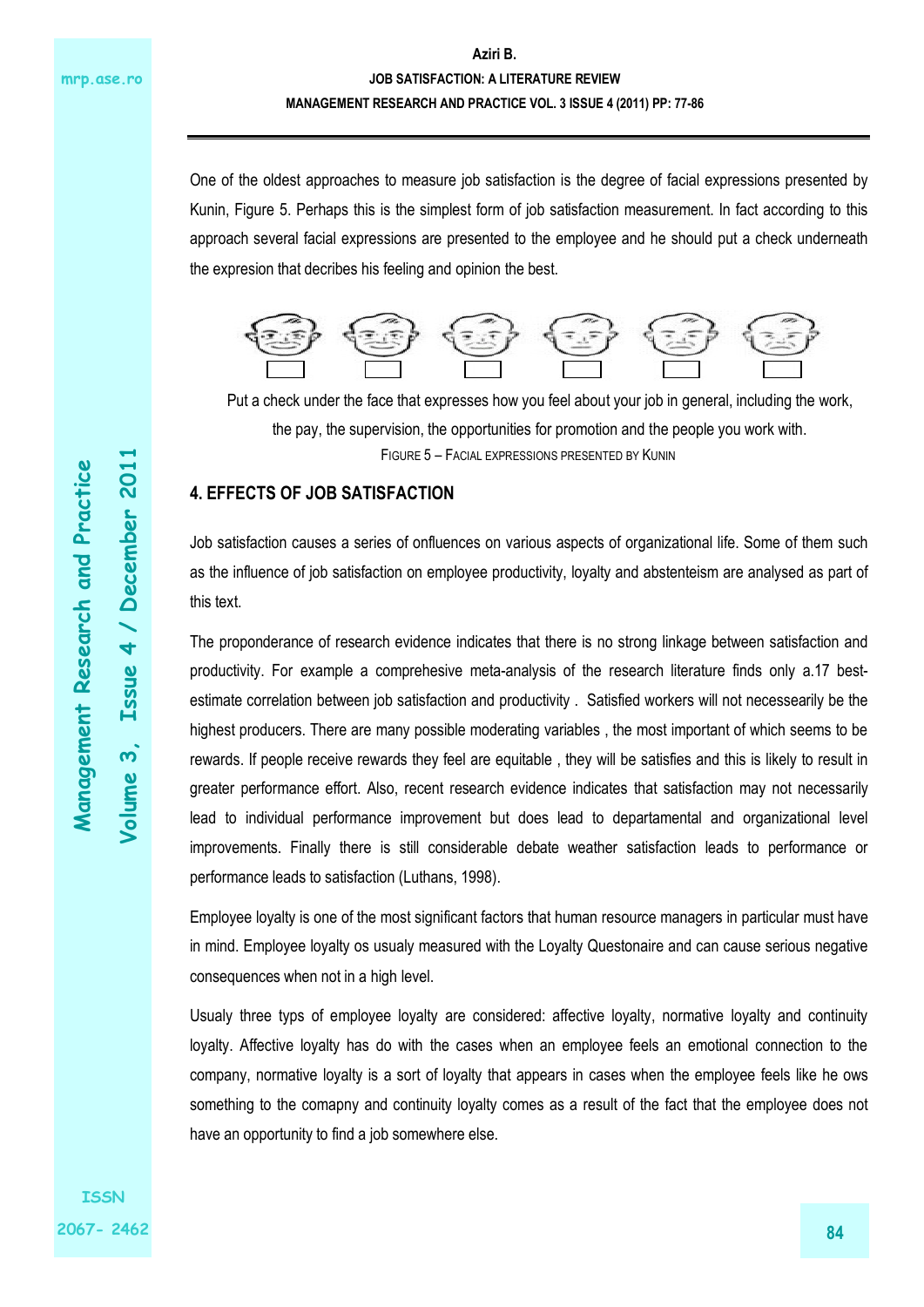Research conducted by Vanderberg and Lance (1992) during wich they surveyed 100 profesionists in the information services for five months showd a strong relations between job satisfaction and employee loyalty. Their research proved that the higher the degree of job satisfaction the higher is the level of employee loyalty.

Employee abstenteism causes serious aditional costs forcompanies, therefore managers are in permanent persue of ways how to decrease and reduce it to its minimum. Probabbly, the best way o reduvce ameployee abstenteism would be through a increase in the level of employee satisfaction. The main idea behind this approach is that the higher the degree of job satisfaction is the lower employee abstenteism should be.

Even though the effects are modest the fact that job satisfaction contributes to decreasing the level of employee abstenteism remaines. So satisfaction is worth payng attention to , especially since it is potentially under your control – unlike some of the other causes of abstenteism (e.g. illness, accidents). But aswe said circumstances caan alter this equation. As a manager you could be implicitly encouraging absteenteism by inforcing company policies. If people are paid for sick days, and if they must be "used or lost" this is pretty strong encouragement for employees to be absent. In other words, you've helped create a culture of absteenteism that can overcome the "satisfaction" effect. (Sweney and McFarlin, 2005)

When satisfaction is high, abstenteeism tends to be low; when satisfaction is low, abstenteeism tends to be high. However as with the other relationships with satisfaction, there are moderating variables such as the degree to wich people feel their jobs are important. Additionally, it is important to remember that while high job satisfaction will not necessarily result in low abenteeism, low job satisfaction is likely to bring about high absenteeism.

### **5. CONCLUSIONS**

Job satisfaction represents one of the most complex areas facing today's managers when it comes to managing their employees. Although thousands of papers and research have been conducted on job satisfaction all over the world, in the Republic of Macedonia this is one of the least studied research fields.

Many studies have demonstrated an unusually large impact on the job satisfaction on the motivation of workers, while the level of motivation has an impact on productivity, and hence also on performance of business organizations.

There is a considerable impact of the employees perceptions for the nature of his work and the level of overall job satisfaction. Financial compansation has a great impact on the overall job satisfaction of employees .

**Volume 3, Issue 4 / December 2011** 

 $\mathbf{\dot{s}}$ 

Volume